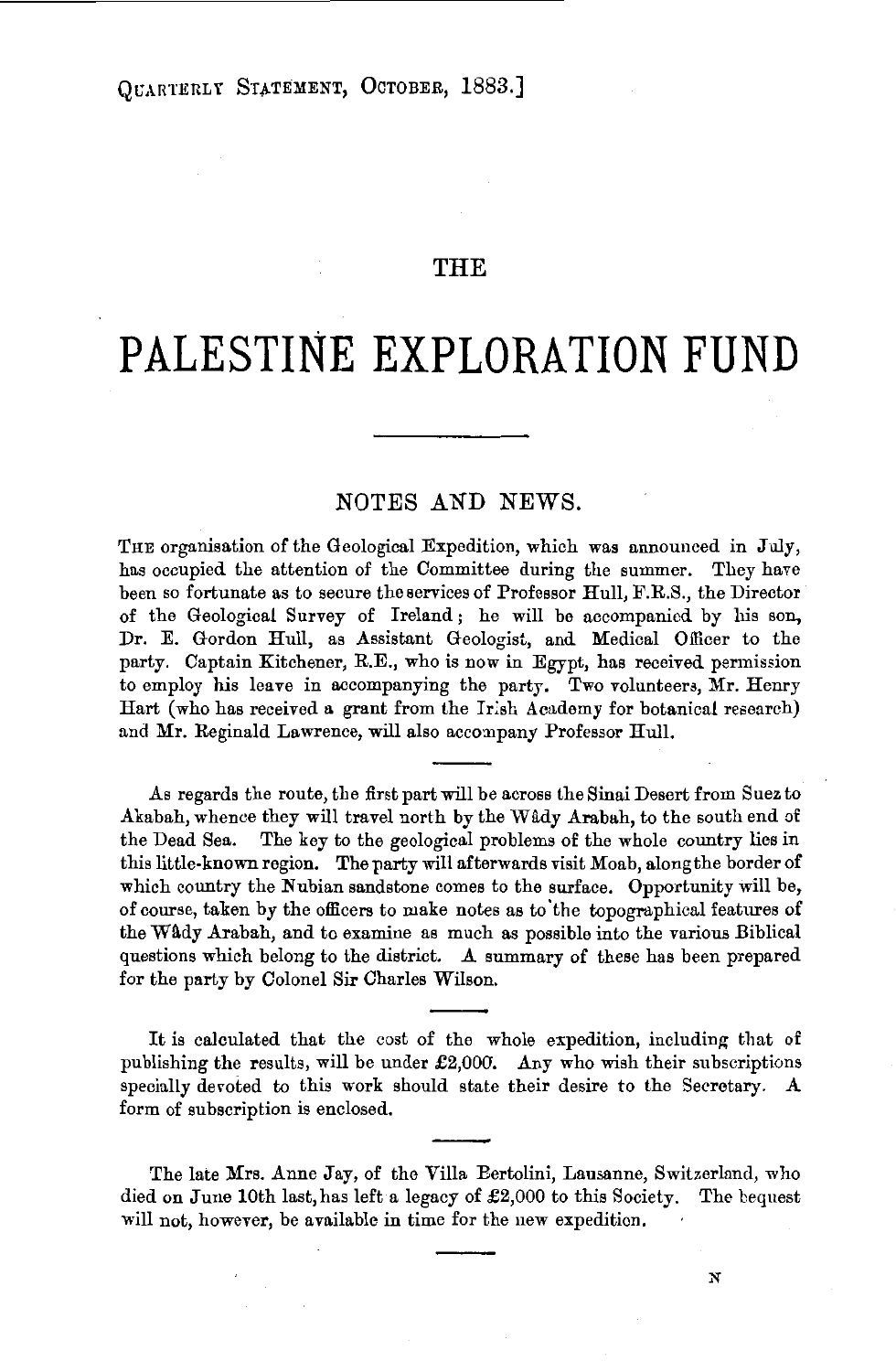The investigation into the Shapira manuscripts has created a great deal of interest during the last three months. A narrative of the affair, together with the letters and reports of M. Clermont Ganneau, Captain Conder, Dr. Neubauer, and Professor Sayee, with the report of Dr. Ginsburg to Dr. Bond, will be found in this number.

A paper has been contributed by M. Clermont-Ganneau, to the "Revue Critique," on the names of the personages associated in early medieval art with the Crucifixion. "St. Longinus," the soldier with the spear, got his name, *M.* Ganneau shows, from the spear itself,  $\lambda \delta \gamma \chi \eta$ . The penitent thief, St. Dysmas, muy be, he thinks, a corruption of *Eig* rag  $\delta v \sigma \mu \dot{a} g$ -i.e., the west-derived from the representations of the sun and moon found in primitive pictures of the Crucifixion. The name of the impenitent thief-Gestas--is possibly the remaining *Eig*  $\tau \dot{a}$ g. The soldier who bore the sponge is sometimes called Stcphaton, which, M. Ganneau thinks, is derived from a misreading of the word σπίγγον.

The September number of the "Contemporary Review" contains a remarkable paper by Professor Sayee on the Gods of Canaan.

Canon Tristram's volume on the " Flora and Fauna of Western Palestine" is rapidly advancing. The author thinks there is no reason why the book should not be ready before the end of the year. The illustrations are ready: they comprise six plates of mammals, seven of birds, twelve of fishes and reptiles, and one of gastropods.

As regards the Jerusalem volume, that, it is hoped, will also be ready about the same time. The drawings are nearly all completed with the exception of those to illustrate M. Clermont Ganneau's work.

Captain Conder's "Heth and Moab," being a popular account of his recent campaign and discoveries, will be ready this month (October). As in the case of "Tent-Work in Palestine," a considerable reduction in the price will be made or subscribers *only by application to tke office in Adam Street.* 

The only authorised lecturers for the Society are-

(1) The Rev. Henry Geary, Vicar of St. Thomas's, Portman Square. His lectures are on the following subjects :-

The Survey of Western Palestine, as illustrating Bible History.

Palestine East of the Jordan.

The Jerusalem Excavations.

A Restoration of Ancient Jerusalem.

(2) The Rev. James King, Vicar of St. Mary's, Berwick. His subjects are as follows :-

The Survey of Western Palestine.

Jerusalem.

The Hittites.

The Moabite Stone and other monuments.